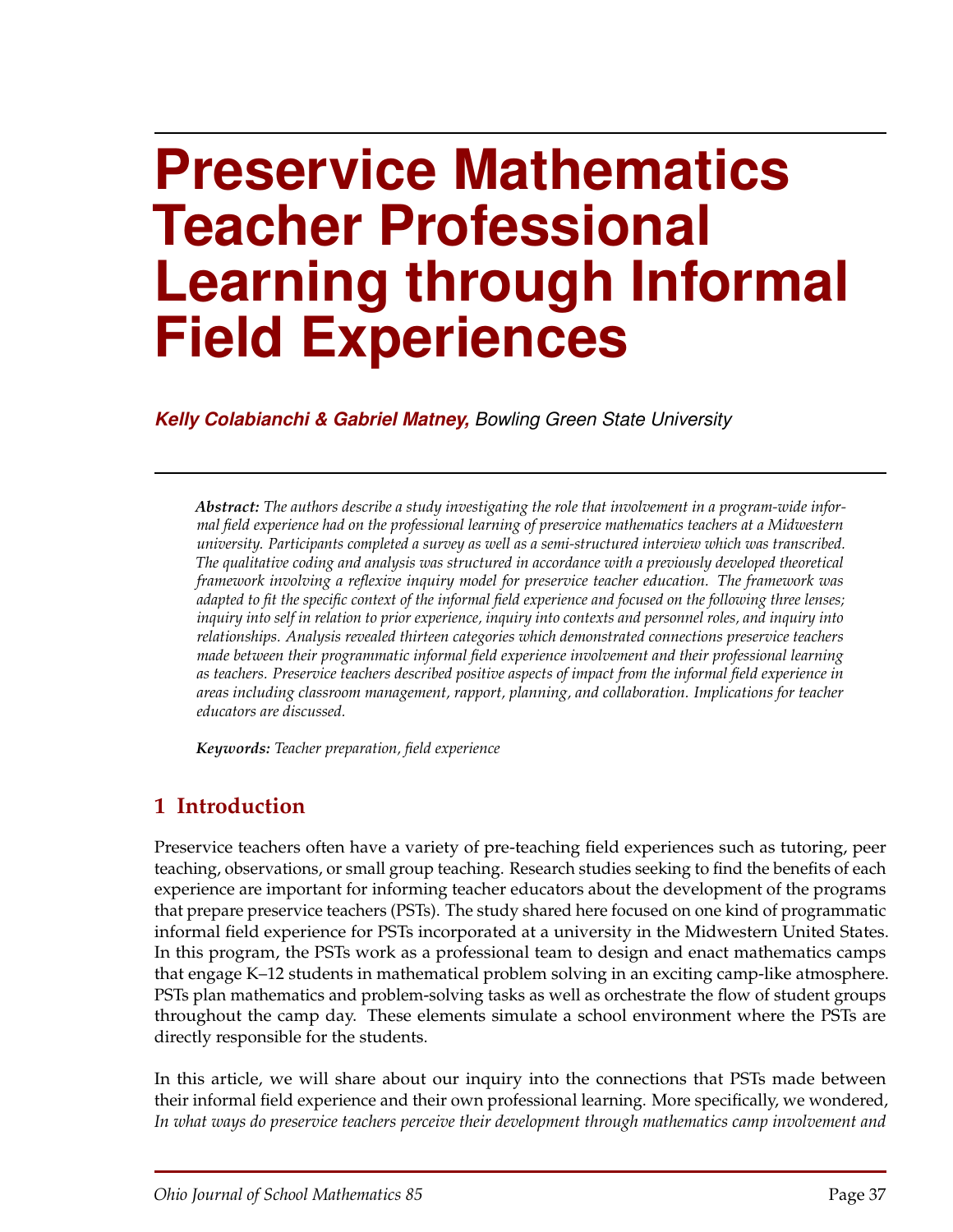*how do they plan to use this development in their future classrooms?* In what follows, we will explore related research and explain the process of reflexive inquiry. We then share our methodology and findings. Lastly, we explicate the implications gleaned from the findings for PST professional learning through informal learning experiences such as mathematics camps.

# **2 Related Research Literature**

We searched for studies that related to PSTs' professional learning through informal field experiences involving mathematics camps. To do this, we used four criteria based on the programmatic design of the math camp experience to establish research relevance:

- 1. The field experience allowed PSTs to collaborate in designing informal learning experiences for K–12 students and then implement their plans.
- 2. The PSTs revised their teaching based on their reflections throughout the experience.
- 3. The field experience was part of a program requirement for all the PSTs in the major.
- 4. The research studied the impacts on PSTs.

Although we found several minor studies detailing the impacts of summer camps on K–12 students and a few on PSTs, these did not meet the other relevance criteria. Additionally, we found many nonresearch reports about the pros and cons of summer camps. Though these reports offer anecdotal evidence of the possible value of informal field experiences like the mathematics camp studied here, they did not meet our criteria. Ultimately, only two studies met the criteria of relevance for related research: Cooper and Nesmith (2013) and Matney (2018).

## **2.1 Cooper and Nesmith (2013)**

Cooper and Nesmith (2013) conducted research that analyzed preservice teachers in two types of field experiences. They compared the effects of a traditional field experience versus a non-traditional mathematics camp field experience on mathematics education majors. Overall, they found that the mathematics camp participants were more specific regarding their growth and learning in their reflections than the traditional field experience participants were.

## **2.2 Matney (2018)**

Matney (2018) conducted research involving PSTs from a university in Southeast Asia. The study found that PSTs who enacted mathematics camps developed significant professional relationships with fellow PSTs as they worked together to plan and orchestrate the camps. Through their planning of mathematics instruction for the camp the PSTs continuously improved their teaching practices, making connections to their future classroom teaching. Ultimately, the PSTs' involvement in the mathematics camps developed peer mentoring professionalism. That is, "At the heart of peer mentoring professionalism among these PSTs was the collective pursuit of the professional task . . . and the significance of that professional task allowed PSTs to focus less on who was the mentor and who was the mentee and more on what was needed to accomplish and improve the professional task" (Matney, 2018, p. 79). The research found in these studies highlights the potential value informal learning experiences, such as mathematics camps, might hold.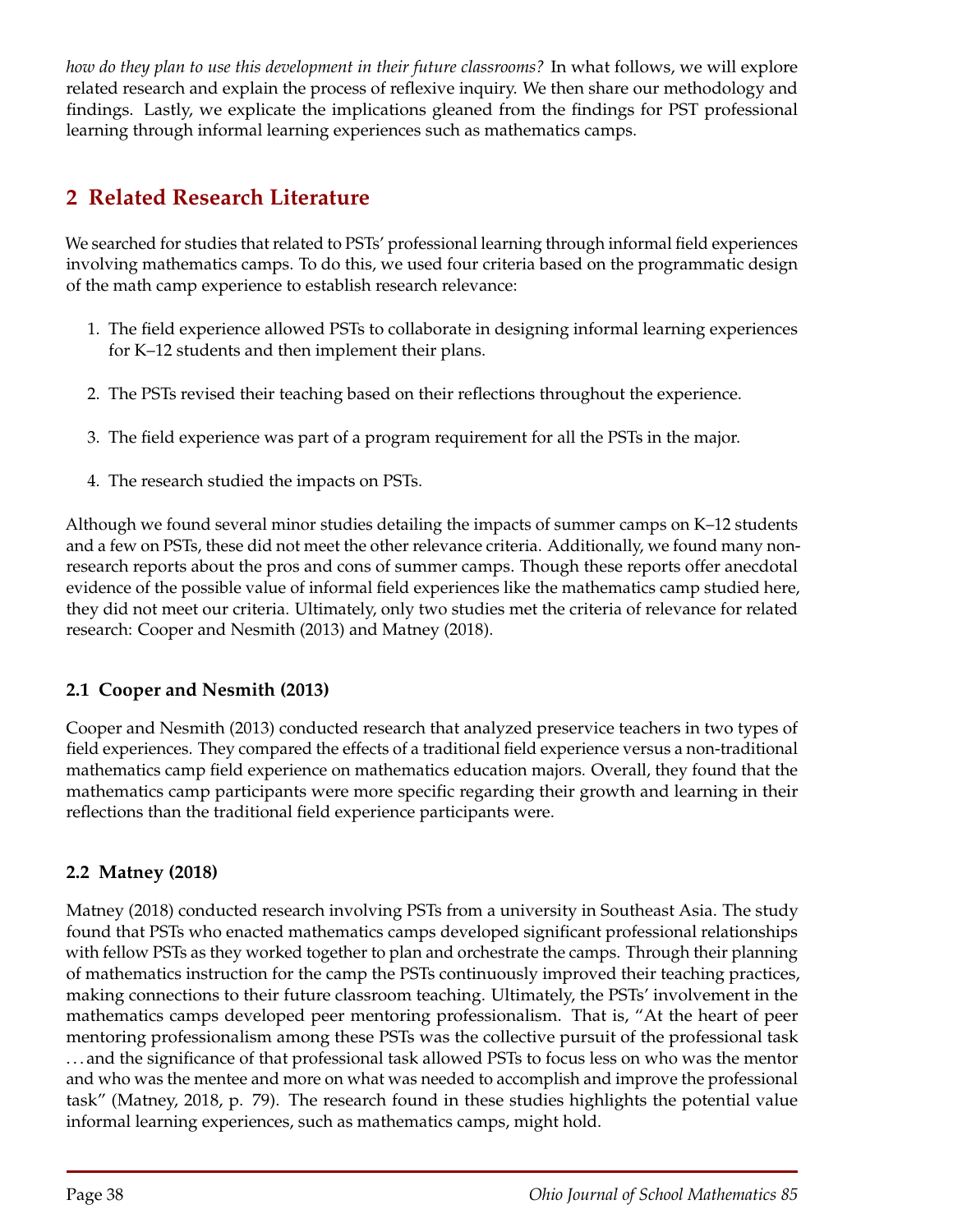# **3 Reflexive Inquiry Framework**

Researchers have studied PSTs in informal learning experiences using various frameworks. This study draws upon the framework of Knowles and Cole (1996). Knowles and Cole broke down the inquiry process of PSTs into four categories. These categories are inquiry into self in relation to prior experience, inquiry into contexts and personnel roles, inquiry into relationships, and inquiry into self and ongoing professional development (p. 652). The present study adapted the Knowles and Cole (1996) framework to have three main categories of inquiry: inquiry into self in relation to prior experience, inquiry into contexts and personnel roles, and inquiry into relationships.

# **4 Research Question and Context**

We employed qualitative methods to investigate the following research question: *In what ways do preservice teachers perceive their development through mathematics camp involvement and how do they plan to use this development in their future classrooms?* It is important to note that the overall context of this study occurred within a required informal field experience in which all middle and secondary mathematics PSTs engaged in the design and implementation of mathematics camps for local fourth through ninth grade students. Faculty oversaw the program and collaborated with several local partner schools, which were diverse in students' socio-economic status, race, and ethnicity, and range from small rural schools to densely populated urban schools. Fifteen PSTs participated in all elements of the study.

#### **4.1 Mathematics Camp Description**

PSTs' first involvement in this informal field experience began each school year in the early fall with Collegiate Camp. The Collegiate Camp was an overnight experience that served as both a professional learning experience to train the new PSTs entering the program, as well as a retreat to build community among mathematics education majors. The new PSTs went through the experience as campers, while the returning PSTs served in the specified roles needed to run a K–12 mathematics camp: Team Leaders, Station Leaders, and Executive Leadership Team members.

The Executive Leadership Team was comprised of two Co-Leaders, one Energizer, and one Stations Coordinator. The Co-Leaders were the logistical heads of the camp. Some of their tasks included communicating with the school contacts, recruiting volunteers, creating the camp itinerary, and organizing volunteers. The Energizer was responsible for creating and facilitating engagement, establishing a positive environment, and overseeing the Team Leaders. The main roles of the Stations Coordinator position included creating mathematical stations activities and organizing the Station Leaders. Team Leaders were paired up and led a team of about thirteen students through the camp activities. While the Team Leaders traveled with their teams, the Station Leaders remained at one out of the six stations facilitating that station for all six rounds.

#### **4.1.1 Examples of math camp activities**

Each team formed a bond by playing "get to know you" games in the morning and by learning and showing off their team-developed synchronous dance throughout the day in between mathematical stations. An example of a station task was Human Number Line. The students became living pieces on a life-size game board that was created on the floor. Working in pairs, students solved content standard-based problems correctly to move forward on the number line. The Towers of Hanoi task was another station that has been used at multiple mathematics camps. The students used higher order thinking to manipulate the tower of disks from one peg to another, following the rules that they cannot move more than one disk at a time and they cannot place a larger disk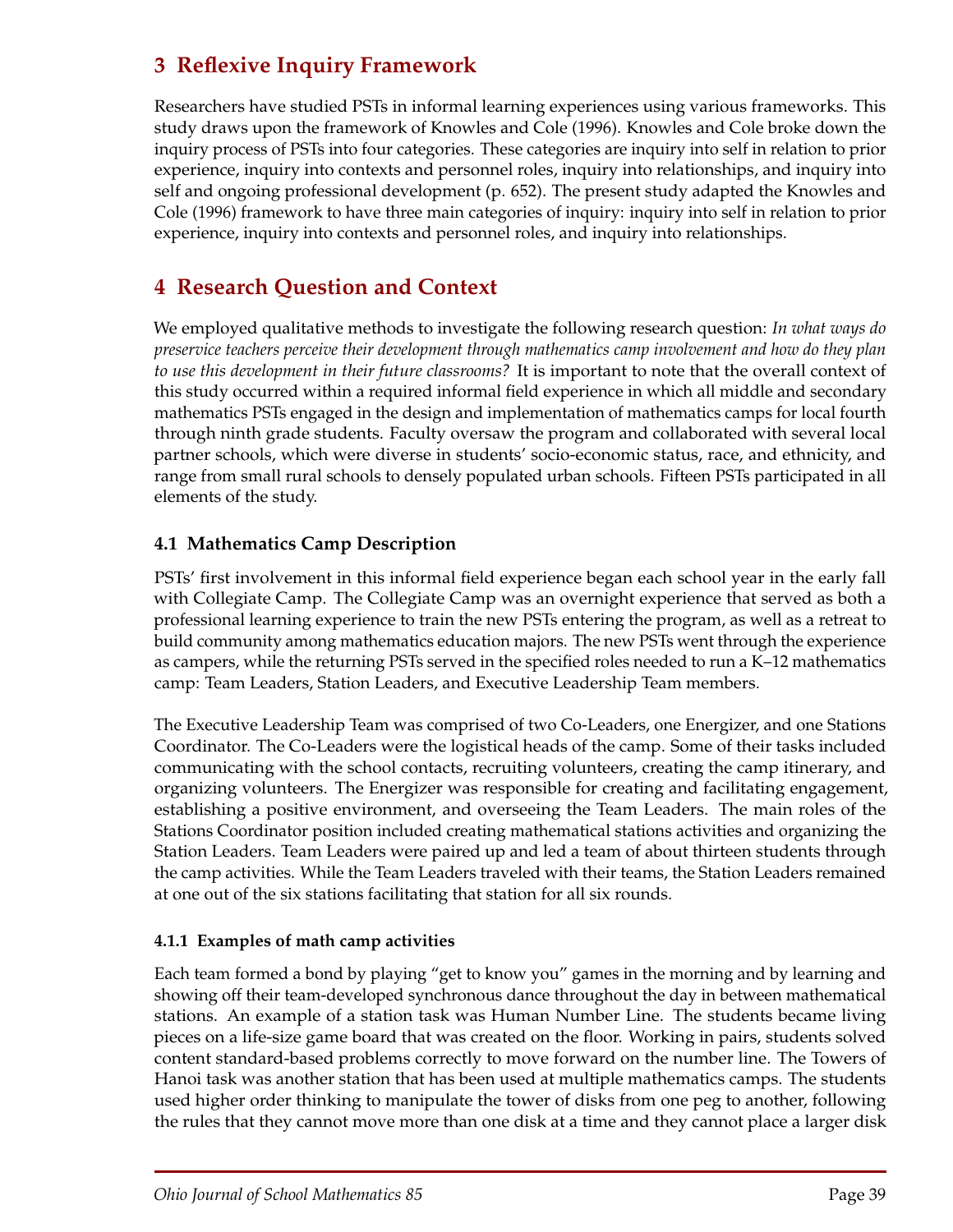on top of a smaller disk. This activity challenged students to denote any patterns they see while completing the tower with successively more disks. Older students worked together to explore algebraic representations for the pattern. Brain Challenge, a series of problem solving questions that the teams solved together, and Jigsaw, a relay race system of equations, have also been features of every mathematics camp. Overall, the context of these mathematics camps was focused on teamwork, energy, and enjoyment of the productive struggle of mathematical problem solving.

### **4.2 Data and Analysis**

The reflexive inquiry framework (Knowles & Cole, 1996) grounded the development of the survey (Appendix A) and the seven semi-structured interview questions (Appendix B) conducted individually with each participant. The interviews were audio recorded and transcribed. To ensure reliability of participants' perceptions about their professional learning from involvement in the mathematics camps, follow-up interviews with each participant were conducted to ensure participants' quotes were correctly interpreted and coded. To ensure confidentiality, each participant was assigned a code name with the abbreviation PST and a random number between one and fifteen (e.g. PST 13). Participants will be referred to by their code names to maintain confidentiality. Data coding and analysis in accordance with the reflexive inquiry framework.

# **5 Findings**

## **5.1 Inquiry into Self in Relation to Prior Experience**

The surveys yielded consistent results that showed a perceived increase in all fifteen PSTs' teaching confidence from before the informal field experience involvement to after it. The mean for PST confidence before the informal field experience was 1*.*93 on a scale from 1 (not at all confident) to 4 (very confident). On this same scale, the mean for PST confidence after the informal field experience was 3.2. The concept of teacher efficacy arose multiple times ( $n = 28$ ) throughout the interviews. PSTs described increased comfortability in launching mathematics tasks, facilitating a learning/engaging atmosphere, and managing both small and large groups of students. PST 7 shared, "I feel like I was very, very nervous whenever I was in front of people before Math Camp. And I wasn't really sure of how to teach a lesson or explain something. But Math Camp really helped me gain confidence." Through further analysis of the surveys, we noted that each PST had had experience with at least two different mathematics camp roles and that 12 out of the 15 research participants had been a part of three or more camps. The continuous teaching practice that these mathematics camps gave the PSTs may be directly linked to the confidence that they gained. For example, PST 7 reflected, "Math Camp really helped me gain confidence [in teaching]. . . And I think that's only increased with the more I've been involved with it since then."

Other common codes that occurred in the interviews were in the way PSTs viewed themselves as coaches, guides, and leaders. The role of guide or coach appeared  $n = 11$  times while the role of leader or role model appeared  $n = 16$  times throughout the interviews. PST 8 and PST 15 stressed the importance coaching or guiding the students, explaining that they used guiding questions and assisted the students in problem-solving, but did not just tell the students how to solve the problems. PST 5 discussed the importance of being a role model through behavior as well as attitude. He explained that it is essential to model respectful behavior for the students as well as show them that they can have fun doing math. PST 1 reflected on her personal growth saying, "The other leaders I have been working with have helped me become a better leader." In summary, PSTs reported increased confidence as well as perceived improvement in their ability to coach students and lead peers.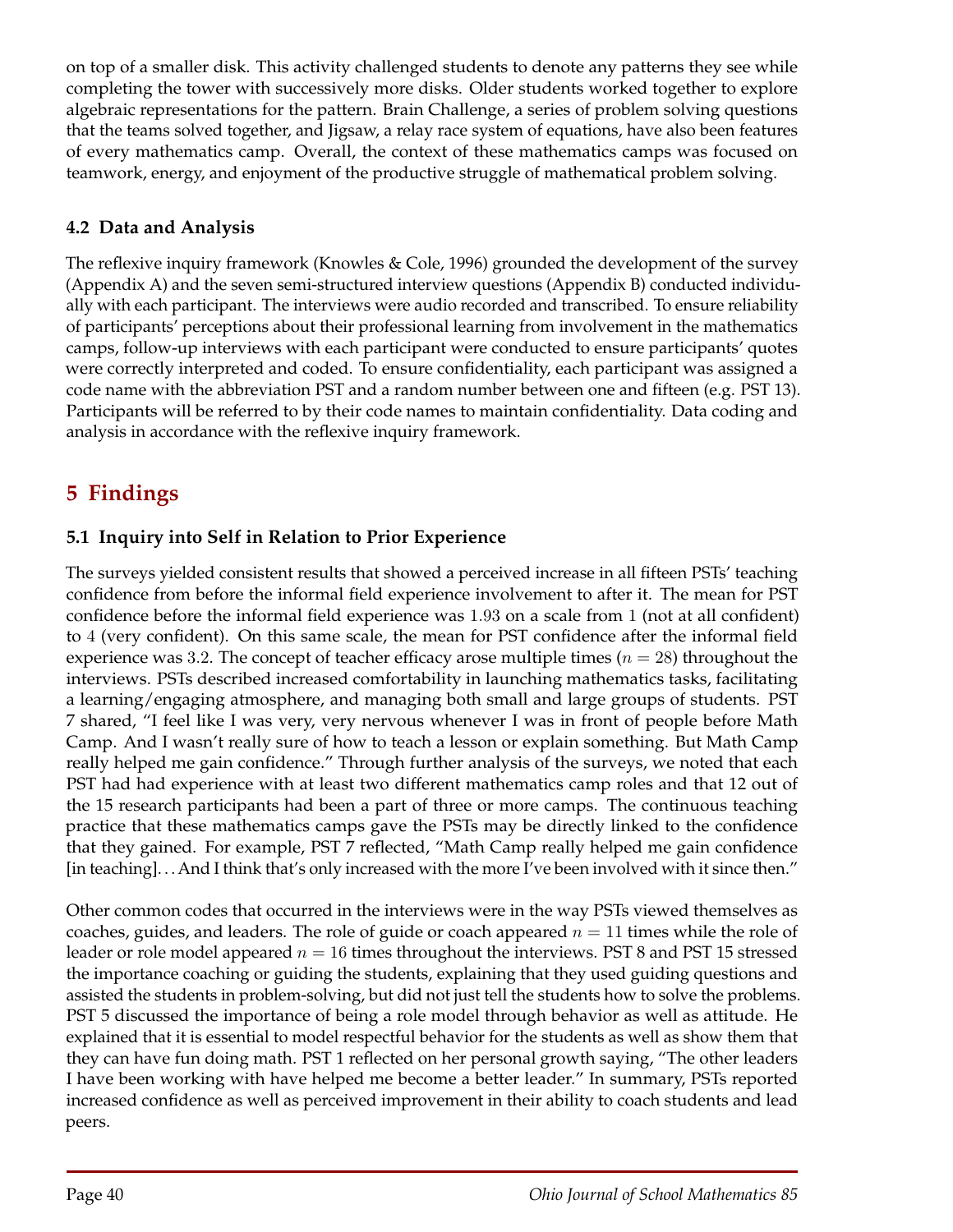#### **5.2 Inquiry into Contexts and Personnel Roles**

PSTs also made connections between the context of mathematics camps and the context of a mathematics classroom. They connected the planning and instructional processes of the mathematics camp leaders to those of classroom teachers (*n* = 34). For example, PST 4 compared the role of Station Leader to the role of a teacher because as a Station Leader one must, "grab the attention of the students, explain the instructions and goals, hand out the materials, and then engage them in problem solving." PST 5, PST 11, and PST 14 emphasized how much planning goes into a mathematics camp so that the day runs smoothly, including having additional activities in case of extra time, which they compared to lesson planning. The PSTs also suggested ways in which they will use and adapt mathematics camp tasks and activities in their future classrooms ( $n = 37$ ). For example, PST 10 said, "The Go Fish game would be a good way to get the students out of their seats while practicing math facts, academic language, or even spelling words." Another key component of education that the PSTs practiced was classroom management (*n* = 15). PST 4 explained, "Just the simple call back of "Math Hey" is a really good classroom management technique that I wouldn't have known if I didn't do Math Camp." Other PSTs shared that these informal field experiences of mathematics camps taught them how to find their "teacher voice" and establish expectations for their students. Three PSTs stated that mathematics camps provided them with the opportunity to manage students who shouted out or were not taking turns, which was excellent practice for their future classrooms. The last two themes that fall under the framework category of context and personnel roles are energy and attitude  $(n = 27)$  and the notion that mathematics can be enjoyable ( $n = 16$ ). PSTs commented on the positive, exciting energy at the mathematics camps. They believed that they can make mathematics enjoyable for their classroom students if they model their teaching off of the mathematics camp essence. In summary, PSTs reported that the mathematics camps gave them increased experience with planning, instructing, and creating positive classroom environments that they may build on in their future teaching experiences.

## **5.3 Inquiry into Relationships**

The PSTs discussed two different types of relationships: those that they formed with the students and those that they formed with their peers. They also connected these relationships to how they perceive their future relationships as teachers. First, some of the PSTs realized that patience and careful observation of students are essential when teaching ( $n = 14$ ). For example, PST 10 shared, "I really learned about the patience that it takes when students are trying to solve a math problem, not trying to give them the answer right away." PST 13 learned how to build rapport with students. He stated, "I'm able to make certain connections with some students and if I can do that in that short amount of time, it's helped me realize that it may be not quite as hard as I once thought."

In addition to patience and rapport, some PSTs also reflected on the ethic of care that they want to have for the students at the mathematics camps as well as in their future classrooms ( $n = 9$ ). PST 3 formed a strong connection with a student who was extremely disengaged at first. Taking the time to talk to the student one-on-one, the dialogue went from discussing things they had in common such as watching YouTube videos to the student confiding that he lacks a good relationship with his father. After this conversation that came from a place of genuine care from PST 3, the student began to join in with the team and contributed to the solution of many mathematics tasks. PST 3 reflected, "That kind of connection and the way I approached him, that's what I would bring into my classroom." PST 6 said, "I want [my students] to know that I care. I want to be that teacher they can go to for anything." This concept of building rapport arose  $n = 39$  times. In addition to building rapport with students, the PSTs also found value in building relationships with their colleagues with whom a common goal of educating children is shared (*n* = 45). Several PSTs referred to their mathematics camp peers as people they can share ideas with and learn from just like they hope to do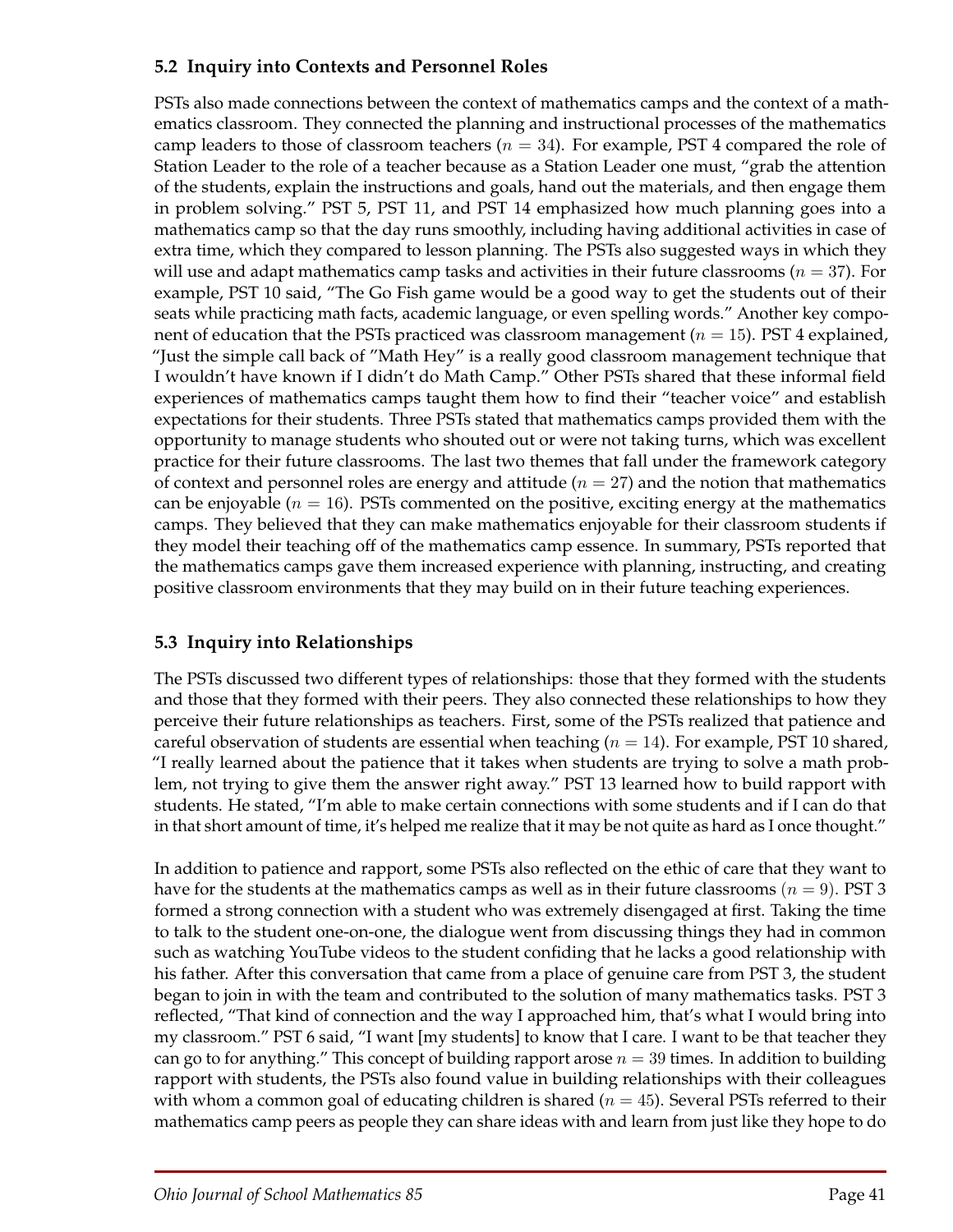with their future colleagues. PST 13 summed this up by saying, "Ultimately your goal is all the same and you can help each other improve." In summary, PSTs reported making connections between the ways they built rapport with the mathematics camp students and how they will build rapport with their future students. Additionally, PSTs reported that their involvement in the informal field experience allowed them to gain practice with building important collegial relationships.

# **6 Implications**

The PSTs reported evidence suggesting that the informal field experience had several areas of positive professional impact. There was a connection between the type of responsibility the PSTs had during the informal field experience and their comfort level or confidence. PSTs stated that they had gained more confidence through the mathematics camp field experience than they did through other formal field placements involving shadowing and observations of professional teachers. We hypothesize that this finding occurred for two reasons.

First, because the PSTs often felt like a hybrid teacher, somewhere between a college student and a teacher, they were more comfortable in their mathematics camp identities of leaders, role models, coaches, and guides. This likely contributed to a safe professional learning space (Matney, 2018), in which PSTs experienced greater comfort with trying new teaching techniques and learning from mistakes than they typically feel when they step into their field placement schools in full student-teacher mode. Also, during student-teaching, it is likely that majority of the expectations for the classroom are pre-established by the mentor teacher. With classroom management being such an essential skill for a teacher to have, it was valuable that the PSTs recognized their practice with it through the informal field experience, prior to their formal internship.

The second reason PSTs reported an increased confidence is the "professional family" supporting them. In the mathematics camp context the PSTs are part of a "professional family" support system made up of both peers and professors, which we believe may lead to comfort and confidence to safely try various strategies and then learn from the success or failure of each attempt (Matney, 2018).

We found connections among this study and those of Knowles and Cole (1996), Matney (2018), and Cooper and Nesmith (2013). Knowles and Cole focused their research on uncovering why certain field experiences do not provide quality educational opportunities for PSTs and questioned how these experiences can be improved. Knowles and Cole (1996) stated that many field experiences are "too structured . . . and too detached from the personal; consequently, they often provide little more than superficial, 'rites of passage' experiences" (p. 654-655). Therefore, the PST does not gain a strong sense of self as a teacher because the experiences are not personally impacting him/her (p. 654). The results in this research study, however, point to the fact that there is something different about these mathematics camp field experiences, because the PSTs who were interviewed spoke to the strong identities and personal growth they gained. Revisiting Knowles and Cole's (1996) statement, perhaps it is the personal responsibility and direct involvement with the informal field experience that brings about this impact. PSTs are responsible for all aspects of the organization, norms, planning, and teaching. Similarly, the research reported by Matney (2018) concluded that "There is evidence here to support that an important degree of teaching efficacy and authenticity comes about for these PSTs as a result of having the responsibility to foster learning and engagement of a large group of students" (p. 79).

Knowles and Cole (1996) also spoke to the important role that context plays in a field experience, because according to their research, placing PSTs in single classrooms, where they are focusing their attention solely on the techniques of teaching, perpetuates a feeling of isolation and narrow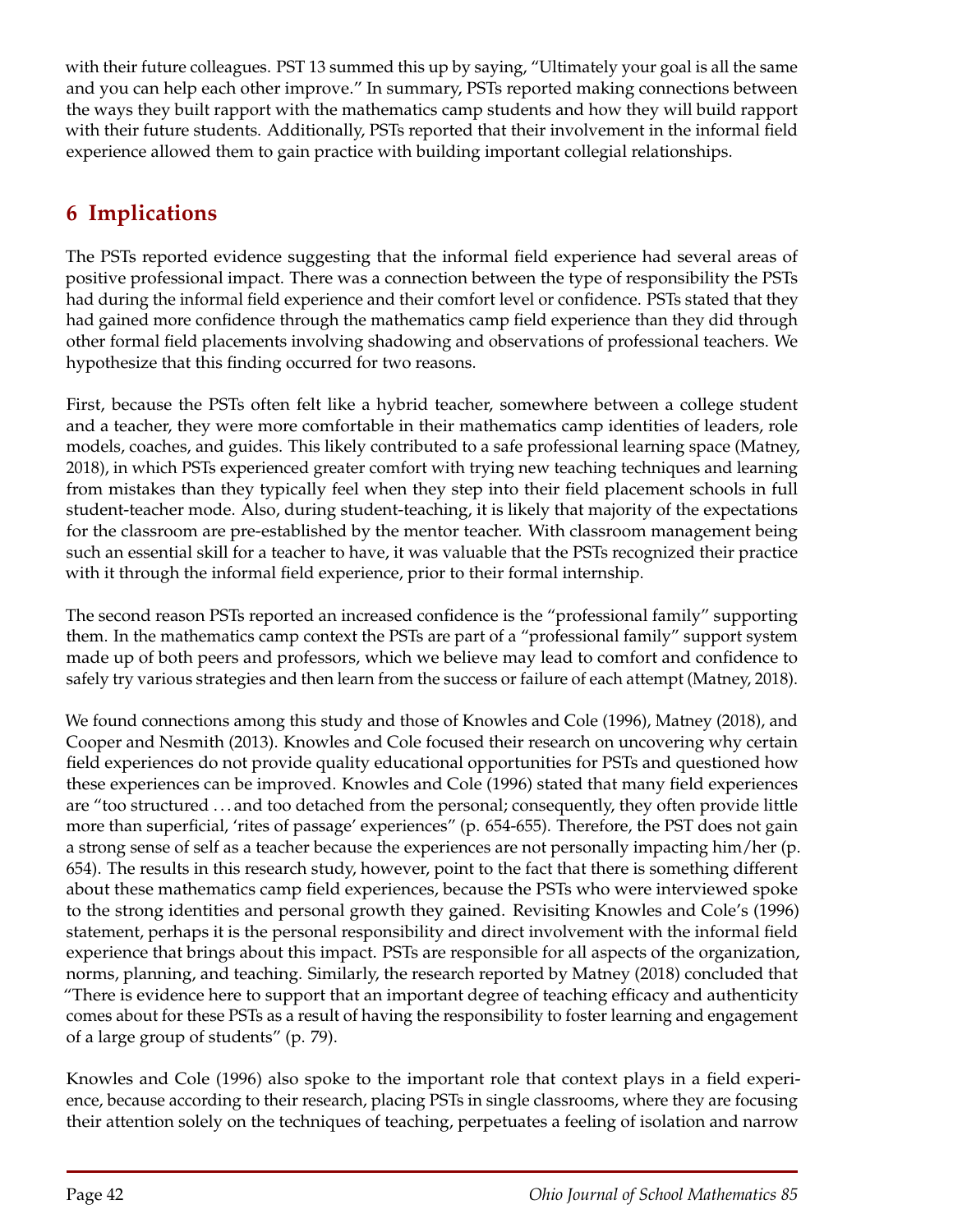perceptions of what teachers actually do each day (p. 657). The mathematics camp context described here provides PSTs with the opportunities to collaborate, observe other teachers, interact with different students, and juggle various tasks such as instructional, management, and engagement responsibilities (Matney, 2018).

Another striking piece of information revealed by Knowles and Cole (1996) was that, according to university mentors in various studies, "most preservice teachers who fail are unable to determine and respond to students' needs and relate to students well enough to engage their interest and participation" (p. 661). With rapport being an integral part of effective teaching, the reflections that the PSTs had about building rapport during the informal field experience  $(n = 39)$ , hold great significance.

According to Cooper and Nesmith (2013), the PSTs that participated in mathematics camp were able to provide more specific observations than the PSTs who participated in the traditional field experience. With the theme of Patience and Observation appearing  $n = 14$  times in our study, it is evident that mathematics camp environments at both universities influenced more careful observation from the PSTs than traditional field experience. Matney (2018, p. 78) reported that PSTs were able to apply many connections from their involvement in mathematics camps to teaching. The PSTs in our study also compared mathematics camp preparation and execution to planning and instructing in a typical school day (*n* = 34). Lastly, in alignment with our findings, the research from both Cooper and Nesmith (2013) and Matney (2018), reported that the mathematics camp participants left the experience feeling more confident in their ability take what they learned to apply it to future teaching experiences.

# **7 Limitations**

Although this research study uncovered and addressed several components of PST professional learning through the context of mathematics camp informal field experiences, the findings here should be mitigated through careful consideration of the following limitations. There are a wide variety of implementations of "camps" across the world. The findings of this study are dependent on the specific structures and choices made in its design and partnerships with local area schools. As such, the mathematics camp context described here is not necessarily applicable to other informal field experience contexts. The conclusions here should be carefully considered and not generically applied to any field experience that uses the name of "math camp" or other such informal learning experiences without appropriate justification.

# **8 Conclusion**

The study revealed that PSTs positively perceived their professional learning through mathematics camp involvement and were able to connect how that professional learning could be used by them in their future classrooms. PST 11 shared her personal story of how the mathematics camps "gave teaching math a new light" for her. She reflected:

I think honestly my life would be different without Math Camp because before, I was really questioning becoming a teacher. What I've learned at [the university] was superficial situations that could happen in school, but Math Camp showed me what a real classroom would be and what I would have to do to help prepare these kids. . . Math Camp gave me new light on what it means to be a teacher; it's not about handing them a textbook or lecturing them about math, but about giving the students a chance to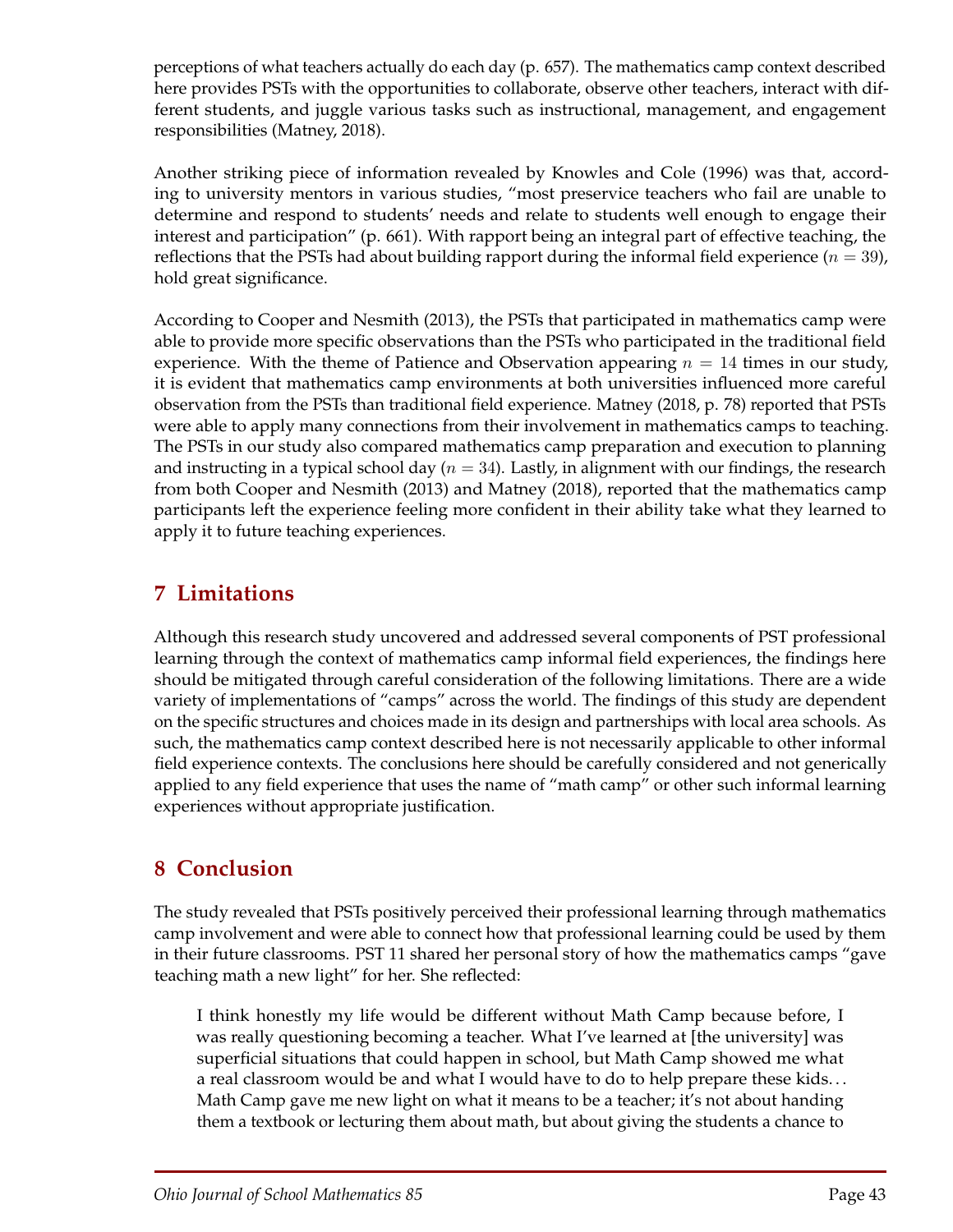see that math can be fun and they can learn just about anything if they put their minds to it. I found a new love for teaching, and Math Camp helped pave this new trail for me.

Overall, the study revealed ways in which PSTs have been impacted by the mathematics camps, and this information can be used to assess what other components of informal field experiences can be adapted to better serve the needs of PSTs. As such, the study demonstrates proof of what is possible when PSTs engage in teaching practices through mathematics camps.

## **References**

- Anderson, J. R., Reder, L. M., & Simon, H. A. (1996). Situated learning and education. *Educational Researcher, 25*, 5–11.
- Cooper, S., & Nesmith, S. (August 2013). Exploring the role of field experience context in preservice teachers' development as mathematics educators. *Action in Teacher Education, 35*, 165–185.
- Knowles, J., & Cole, A. (1996). *The teacher educator's handbook*. F. B. Murray (Ed.) San Francisco: Jossey-Bass.
- Lave, J., & Wenger, E. (1991). *Situated learning: Legitimate peripheral participation*. Cambridge, UK: Cambridge University Press.
- Matney, G. (2018). Peer Mentoring Professionalism among Preservice Mathematics Teachers: Safe Spaces for Community Teaching Practice. *Investigations in Mathematics Learning, 10*(2), 67–84. https://doi.org/10.1080/19477503.2017.1375351



**Kelly Colabianchi** is a mathematics teacher at Hinckley Elementary School with a Masters of Education in Curriculum and Teaching from Bowling Green State University. Kelly's research interests include 4–9 Mathematics Education, preservice teacher education, and curriculum studies.



**Gabriel Matney** Gabriel Matney is a Professor of Mathematics Education in the School of Teaching & Learning at Bowling Green State University. His research interests include K–12 Mathematics Education, authenticity, fluency, and teacher professional learning.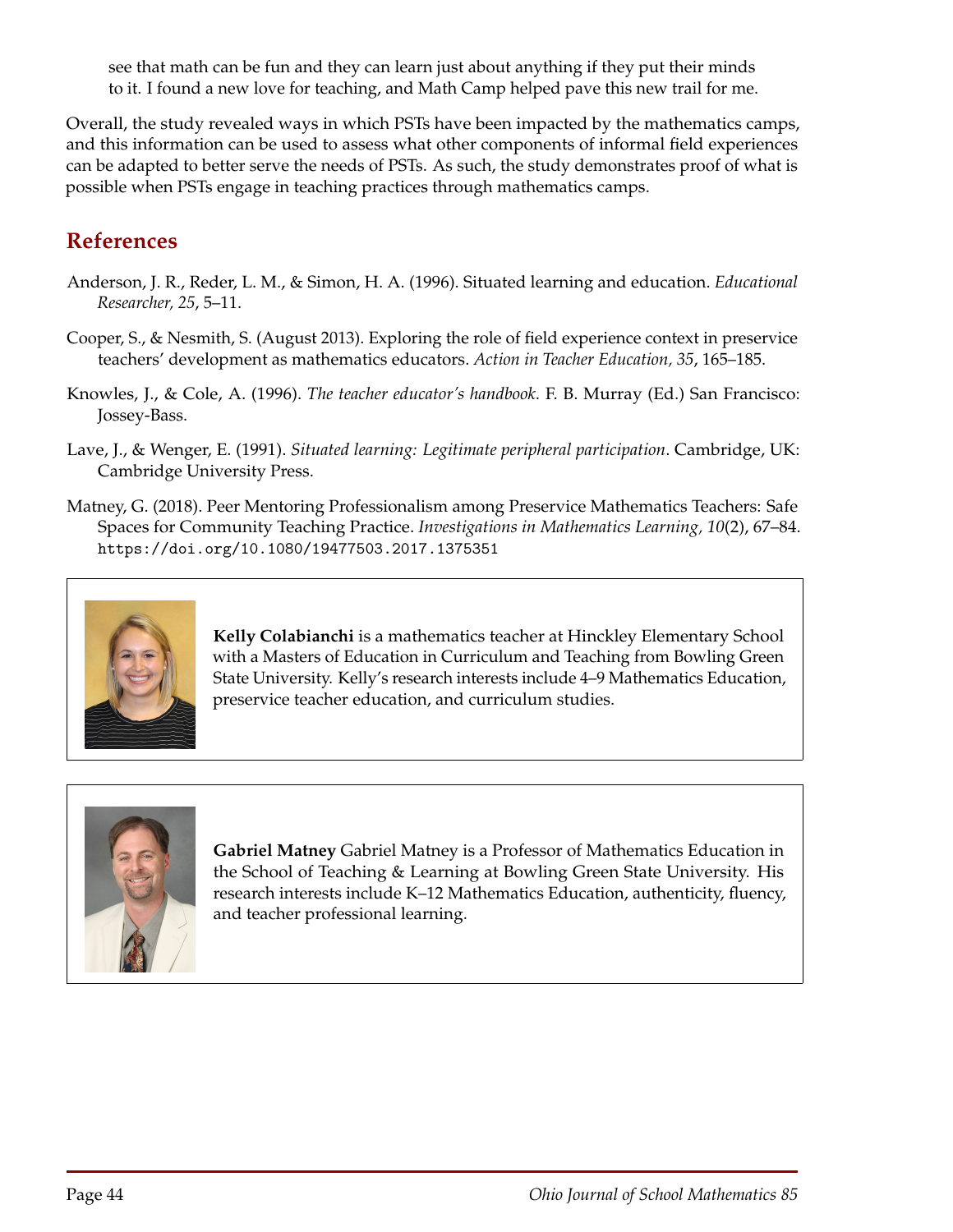**APPENDICES:** Volunteer Survey & Interview Protocol